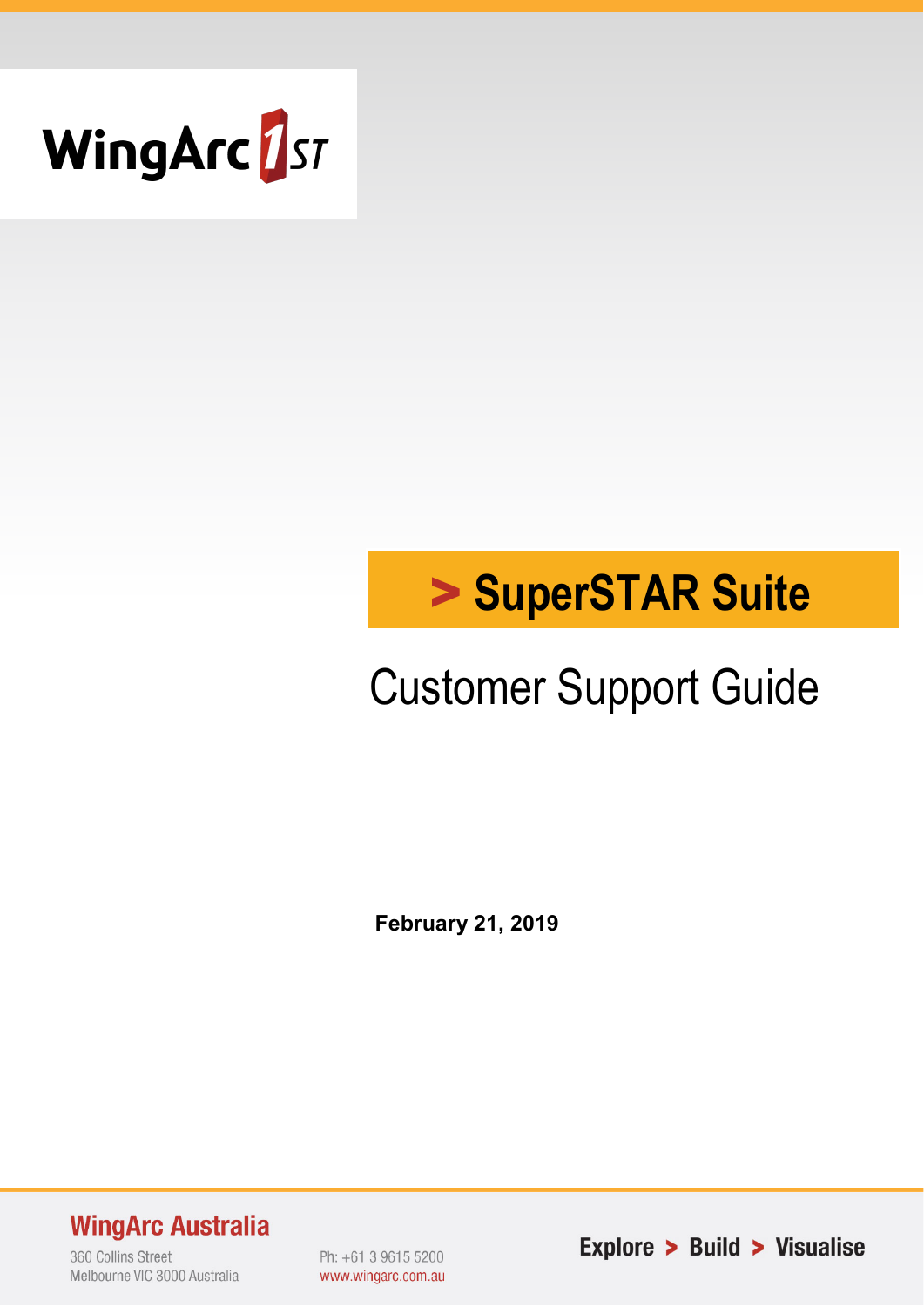## WingArc<sup>1</sup>st

## **Table of Contents**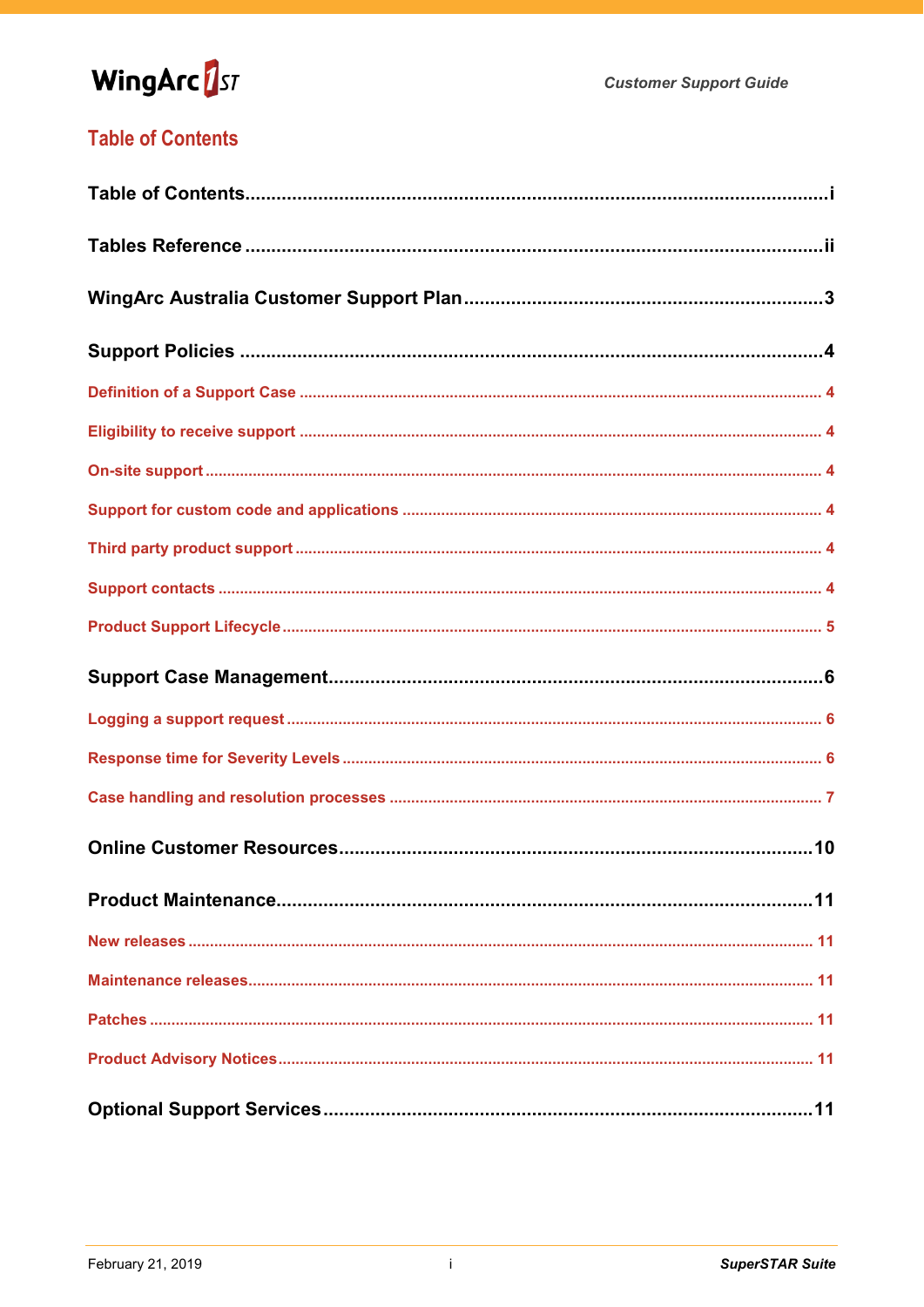

## **Tables Reference**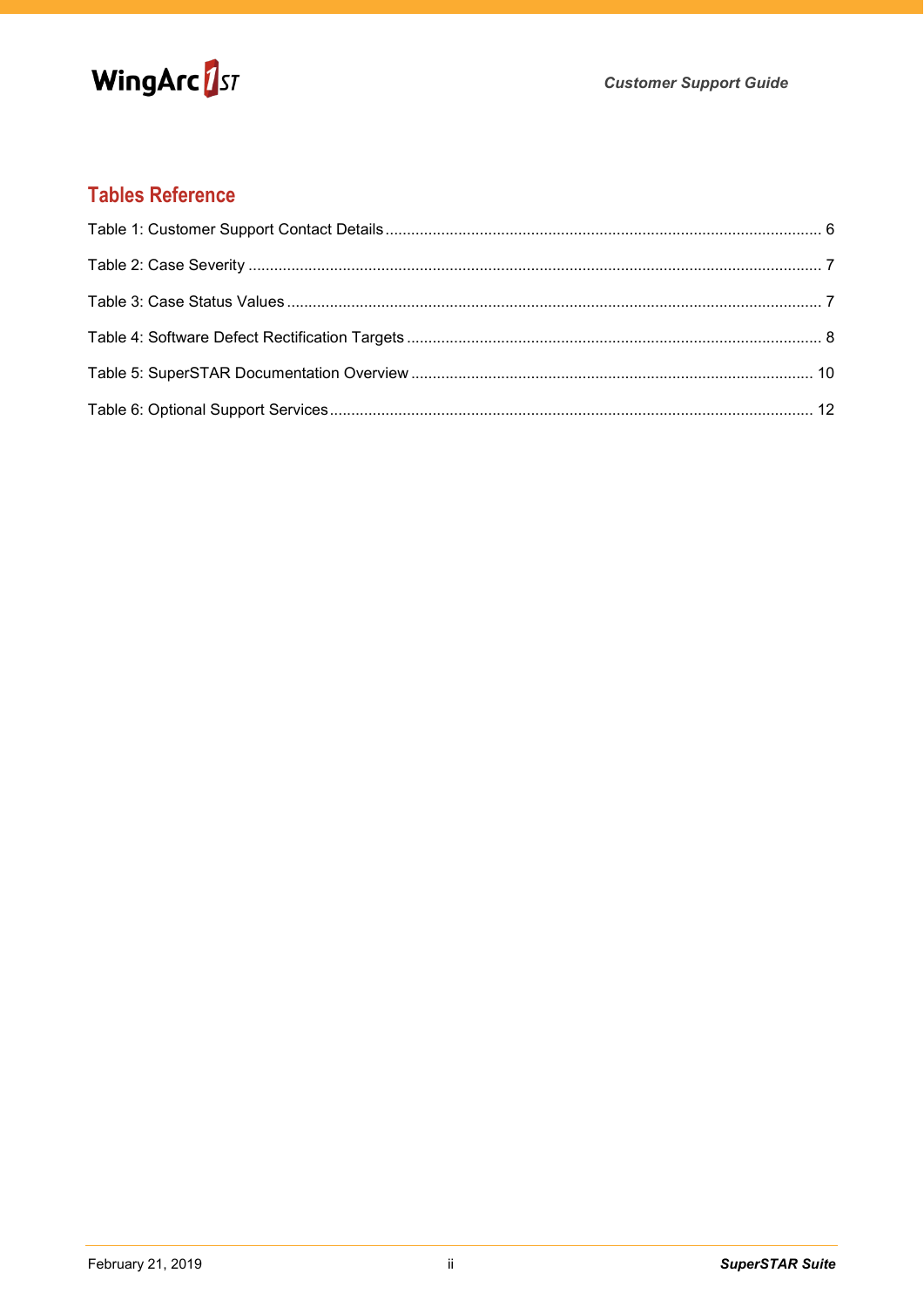

## **WingArc Australia Customer Support Plan**

This Customer Support Guide is your reference guide to the Customer Support Plan of WingArc Australia. It contains policies and procedures associated with the various components of our support offerings, and is subject to change from time to time.

This document should be read in conjunction with your Software License Agreement, which specifies your entitlements and takes precedence over this document.

**The goal of WingArc Australia's Customer Support Plan is to enable you and your organization to maximize the benefits of your investment in SuperSTAR. We do this by developing a long-term strategic partnership with you, and working closely with you to understand and respond to your unique self-service business intelligence needs.**

Underpinning this goal is our commitment to deliver superior customer service at all times.

- faster and SAFER responses to your support inquiries. Our Customer Support Centre is staffed by a dedicated team of SuperSTAR experts, who can provide reliable advice and support about the use of our products. We always strive to be highly responsive to your support inquiries.
- easier access to support and advice. Along with phone and email support access, WingArc Australia has online resources that make it easy for you to find answers to your questions. This includes the Frequently Asked Questions database, and a comprehensive Technical Knowledge Base.
- continued access to software updates. Our Support Plan enables you to access SuperSTAR product updates.
- adaptable services for your needs. You can choose the level of support to be provided. WingArc Australia's Support Plan can be enhanced at any time to meet your specific business needs through a choice of support service options.

The WingArc Australia Customer Support Plan is available to all customers who are entitled to Maintenance and Support services as part of their existing Software License Agreement.

The support plan provides access to:

- the WingArc Australia Customer Support Centre
- product updates
- a range of online resources including technical papers and user forums.

The support plan can be further extended by purchasing optional (add-on) services.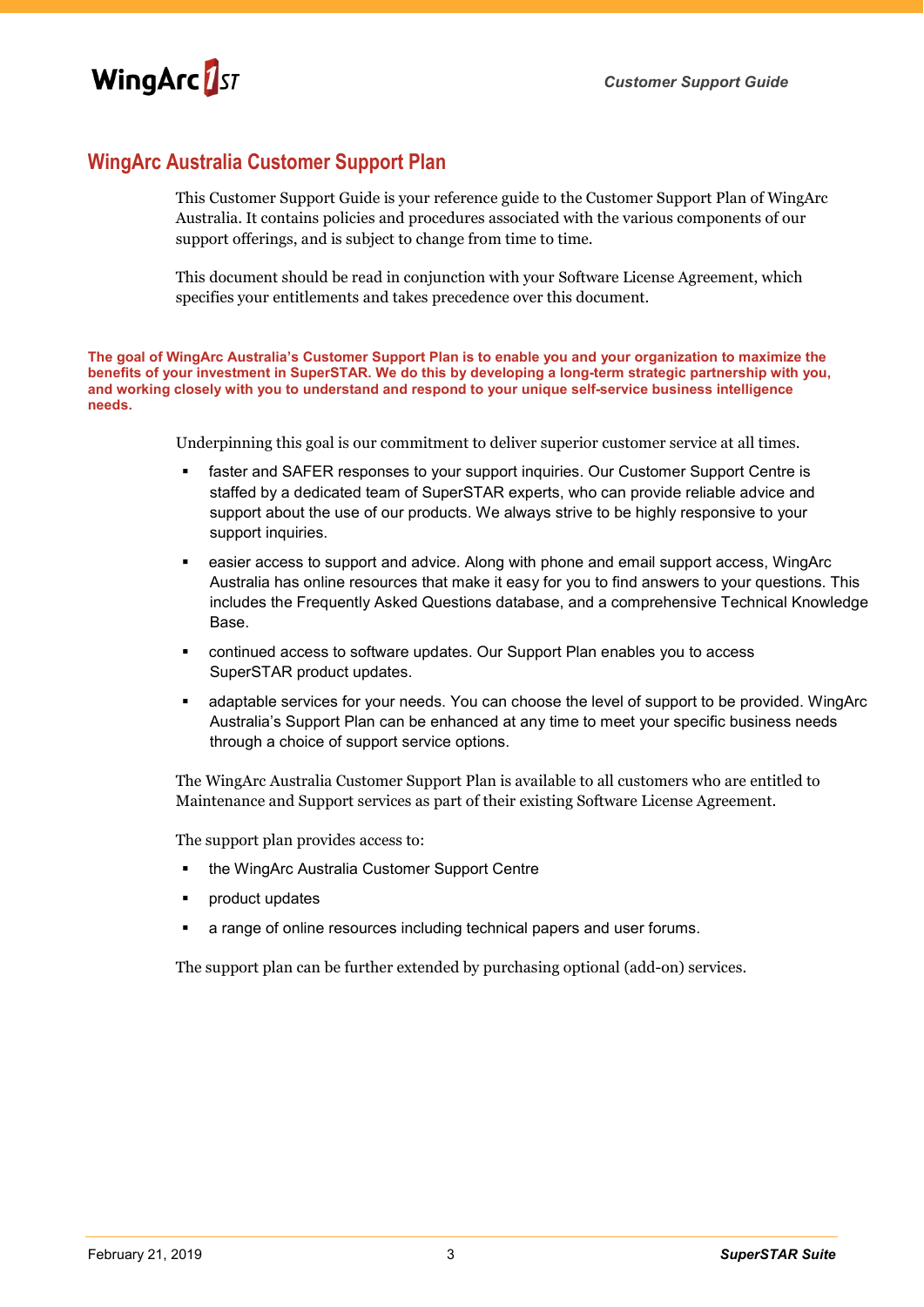

### **Support Policies**

#### **Definition of a Support Case**

A 'Support Case' is defined as a single issue or question on a single subject posed to Customer Support that arises from a SuperSTAR product or its usage. Any resultant requests for clarification by our support team, and your responses to them, are treated as being part of the original Support Case. Examples of Support Cases include:

- You have encountered an error with the operation of a SuperSTAR product.
- You require clarification about a documented feature.
- You are looking for guidance on the correct use of a SuperSTAR product feature.

A unique case reference number is assigned to all cases that are logged to WingArc Australia Customer Support. You can use the number to track the progress of your case.

Where the resolution of a case requires in-depth knowledge transfer or implementation support (for example designing a new database, generating a new report to meet your business needs or assisting with a database migration), then you will be referred to WingArc Australia Professional Services.

#### **Eligibility to receive support**

The WingArc Australia Customer Support Plan is available to all customers that are entitled to Maintenance & Support services as part of their existing Software License Agreement.

#### **On-site support**

The standard WingArc Australia Customer Support Plan does not include on-site support. WingArc Australia may provide on-site support on a time and materials basis or as part of an Optional Support Service.

#### **Support for custom code and applications**

The standard WingArc Australia Customer Support Plan does not cover the support of custom code, including customizations developed by WingArc Australia's Professional Services group. If Customer Support determines that an issue is caused by custom code, we will try to offer some direction. However, it is ultimately you and your organization's responsibility to resolve such issues.

WingArc Australia may provide support on custom code and applications on either a time and materials basis or as part of an Optional Support Service.

#### **Third party product support**

In situations where WingArc Australia is reselling a third party vendor's product, WingArc Australia may offer support for those products under an WingArc Australia support plan. This will be detailed in your Software License Agreement.

#### **Support contacts**

Support contacts are the individuals within your organization that you designate to liaise with WingArc Australia Customer Support and manage support issues on behalf of your SuperSTAR users.

There is no limit to the number of support contacts that your organization may authorize, provided that each contact has received training on the licensed SuperSTAR products or is an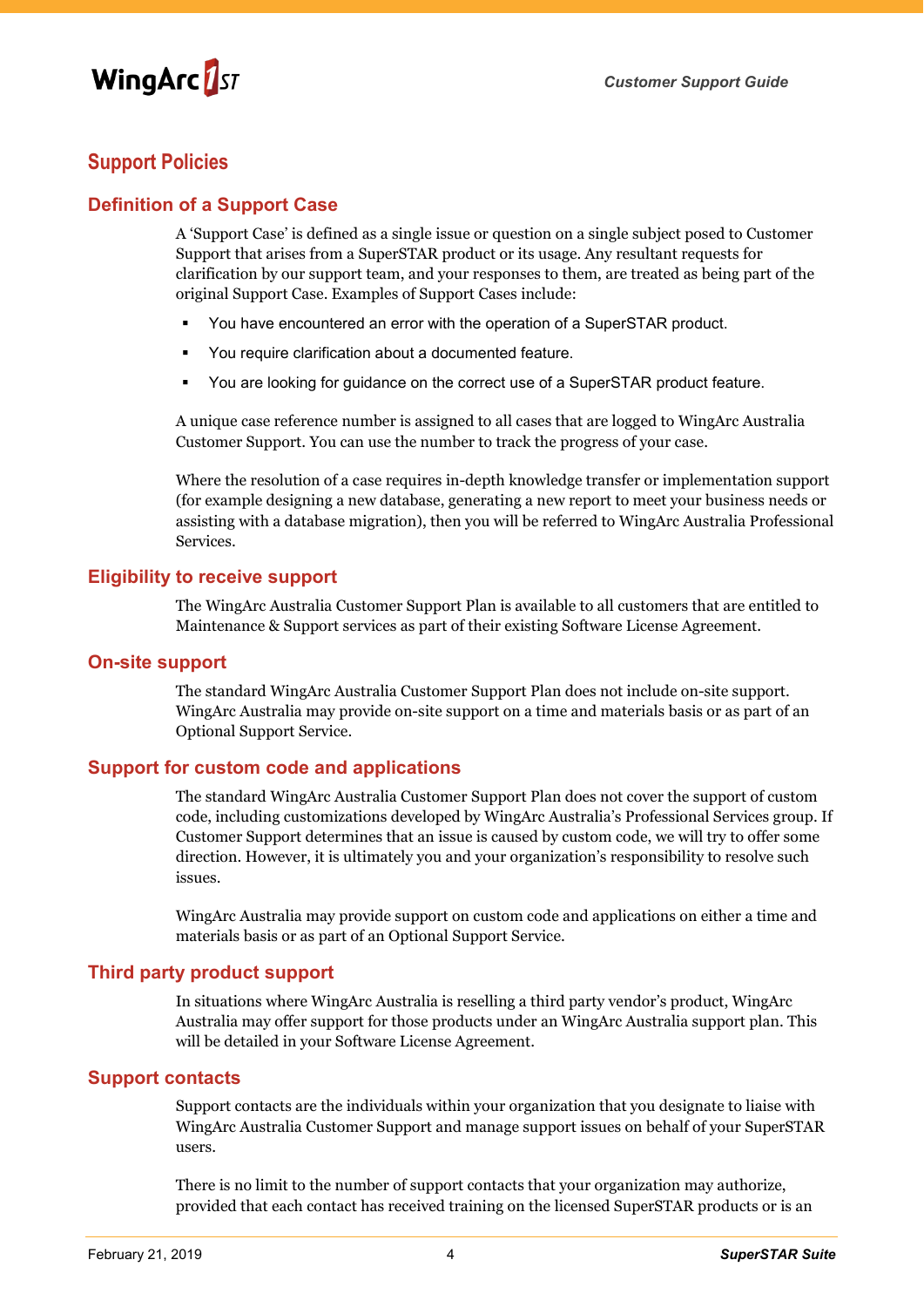

experienced SuperSTAR user. Focusing support activity through a core group of trained individuals improves communication quality and results in improved responses and potentially faster resolution times.

#### <span id="page-5-1"></span>**Product Support Lifecycle**

The Product Support Lifecycle defines the time frames during which our software products are eligible for maintenance and technical support.

**Unless otherwise arranged**, technical support for a version of a SuperSTAR product may not be provided 36 months after its release. When a product is no longer supported, WingArc Australia may restrict support to basic usage questions and license key requests.

The Product Support Lifecycle for a version of a SuperSTAR product is illustrated below:



*Months following release*

#### <span id="page-5-0"></span>**Maintenance support period**

Maintenance support for a version of SuperSTAR covers the ongoing development of patches and service packs for 18 months after the version is released. An End of Maintenance Support Notice is sent to customers 12 months after the version is released to make them aware that Maintenance Support for that version will end in 6 months time.

#### **Technical Support Period**

Technical Support for a generally available (GA) version of SuperSTAR covers the normal help desk services of answering questions, investigating issues, and providing license keys for a product. This service is provided for 36 months after a version of SuperSTAR is released. At the 30 month point an End of Technical Support Notice is sent to customers to make them aware that Technical Support for that version will end in 6 months time. By the time this occurs, customers should already be making plans to upgrade to SuperSTAR's current release, namely the latest GA release of the SuperSTAR suite.

NOTE: WingArc Australia may elect to withdraw support for versions of operating systems, databases, and other third party components if those versions are no longer supported by the product's vendor.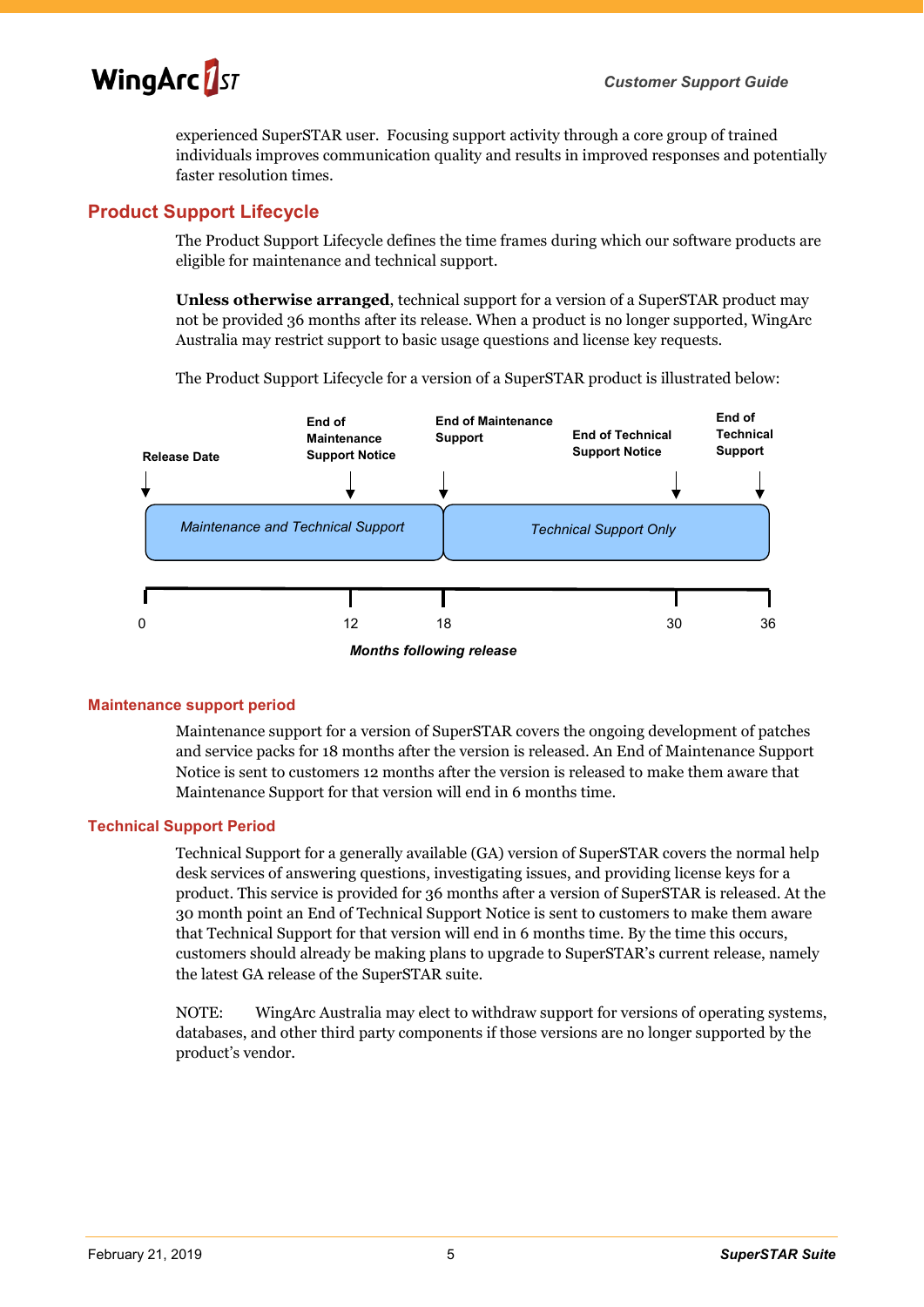

## **Support Case Management**

Support cases may be logged with WingArc Australia Customer Support through any of the following means:

| Method                                                 | Availability                                                                                                | Region                 | Contact                               |
|--------------------------------------------------------|-------------------------------------------------------------------------------------------------------------|------------------------|---------------------------------------|
| <b>Support Portal</b><br>(Preferred Contact<br>Method) | 24x7x365                                                                                                    | All                    | https://support.spacetimeresearch.com |
| Email                                                  | 24x7x365                                                                                                    | All                    | support@spacetimeresearch.com         |
| Phone                                                  | Operating Hours,<br>08:00 until 18:00<br>Melbourne Local Time,<br>excluding weekends<br>and public holidays | Australia              | 1800 138 385                          |
|                                                        |                                                                                                             | <b>New</b><br>Zealand  | 0800 448 774                          |
|                                                        |                                                                                                             | All Other<br>Locations | +61 3 9615 5288                       |

**Table 1: Customer Support Contact Details**

#### **Logging a support request**

The best way to log a support request is through our Support Portal [https://support.spacetimeresearch.com.](https://support.spacetimeresearch.com/) Using the portal will enable us to respond to your request as quickly and efficiently as possible and allows you to track all your support requests in one place. To help us provide the best service, please include the following details:

- The business impact and context of the problem, including any project schedules at risk. This should be stated as a severity level drawn from Table 2 below.
- The SuperSTAR software version in use.
- Details of the server and client environments, such as operating system and patch level.
- Any error messages you have received.
- The timing and frequency of the issue.
- The steps needed to reproduce the problem.
- Details of recent changes to your system environment.
- The sample database or files that can be used to reproduce the issue (preferably using one of the SuperSTAR's sample databases).
- If your organization has an issue tracking system, then its relevant case number.

All cases will be assigned a case reference number. If the case is lodged via email to [support@spacetimeresearch.com,](mailto:support@spacetimeresearch.com) an automated response will be provided with a unique support request reference number. If you lodge a support request via other means, you will be advised of the reference number. Please note your number and state it when making any future contact with WingArc Australia on the same matter.

#### **Response time for Severity Levels**

WingArc Australia operates to response-based Service Levels as follows:

- Severity 1 issues: response within one business day
- Severity 2 issues: response within two business days
- Severity 3 issues: response within four business days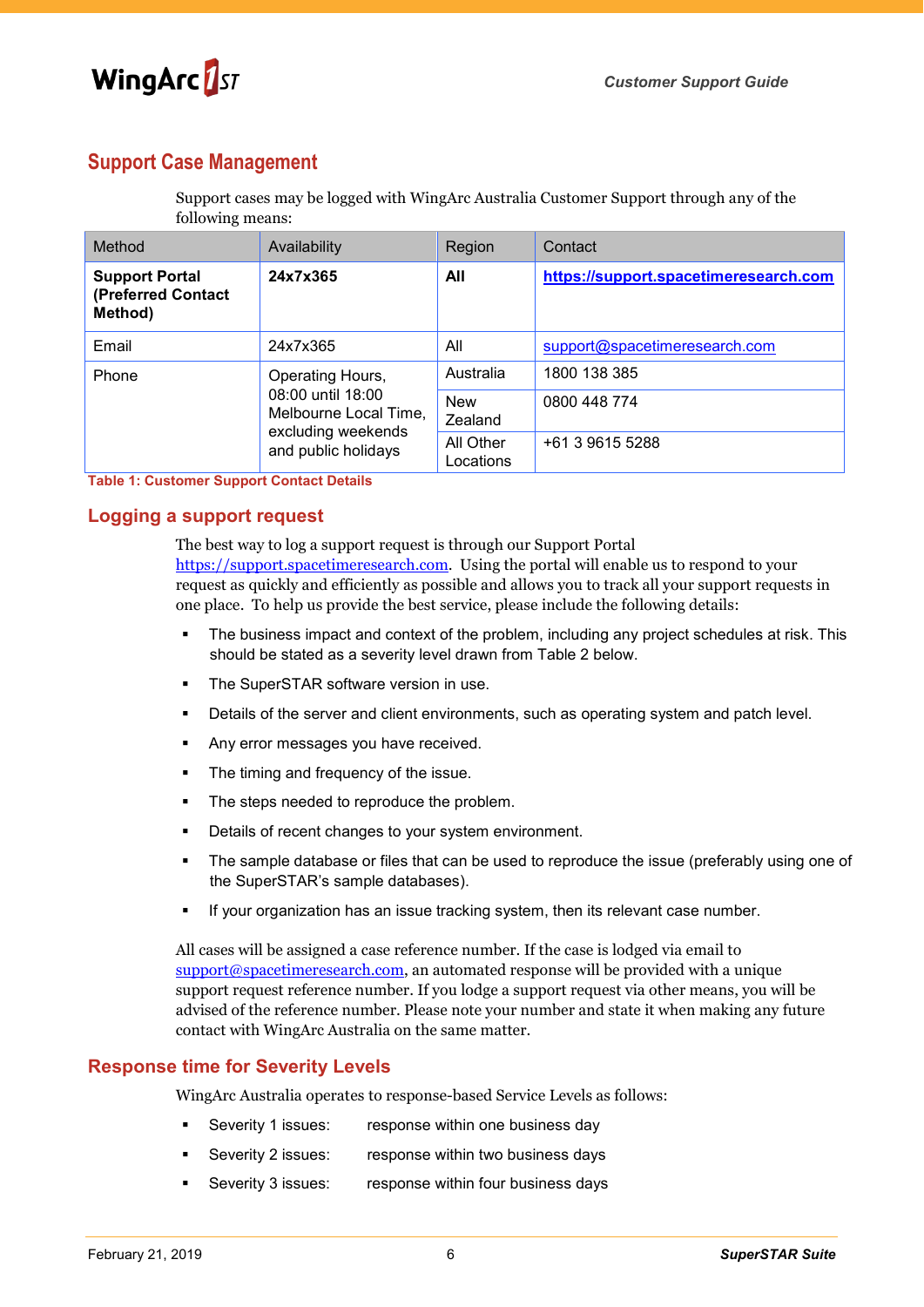Severity 4 issues: response within five business days

A response is a reply from WingArc Australia Customer Support to the customer that:

- requests additional information necessary to progress the support case, or
- provides suggested steps to take that will progress the case to resolution (i.e. a solution or workaround to the support case), or
- provides a status update for issues that have been escalated to the Development team.

| <b>Severity</b><br>Level | <b>Description</b>                                                                                                                                                                                              |  |
|--------------------------|-----------------------------------------------------------------------------------------------------------------------------------------------------------------------------------------------------------------|--|
| <b>Severity 1</b>        | A critical, high-impact issue (typically a product is inoperable) resulting in a major disruption<br>to key business operations. A workaround or fix is either not available or has not yet been<br>identified. |  |
|                          | Note: Where practical you should contact the WingArc Australia Customer Support Center<br>via telephone as well as email if you believe you are experiencing a severity 1 issue.                                |  |
| <b>Severity 2</b>        | A major issue that results in a significant disruption to the current business operation. The<br>product, however, generally remains operable.                                                                  |  |
| <b>Severity 3</b>        | An issue that does not prevent system operation. An acceptable workaround is available or<br>a workaround is not required.                                                                                      |  |
| <b>Severity 4</b>        | Use of the SuperSTAR solution is unaffected. Generally covers requests for information,<br>software and key requests, and most requests for new product features and enhancements.                              |  |

#### **Table 2: Case Severity**

#### **Case handling and resolution processes**

Your case is regularly reviewed and the status updated, as per table below. You can obtain the status of a case by

- **EXEC** accessing our support web portal at [https://support.spacetimeresearch.com](https://support.spacetimeresearch.com/)
- contacting customer support via phone or email [support@spacetimeresearch.com](mailto:support@spacetimeresearch.com)

| Case<br><b>Status</b> | <b>Description</b>                                                                                                                                                                                                                                                                                                                                                                             |
|-----------------------|------------------------------------------------------------------------------------------------------------------------------------------------------------------------------------------------------------------------------------------------------------------------------------------------------------------------------------------------------------------------------------------------|
| <b>New</b>            | The case has yet to be assigned to a support consultant.                                                                                                                                                                                                                                                                                                                                       |
| Open                  | WingArc Australia Customer Support is working on the case.                                                                                                                                                                                                                                                                                                                                     |
| Pending               | The support request is open but waiting for the completion of an event before it can be<br>actioned any further. Possible reasons for this status include the following:<br>Resolution of a defect, waiting on release of a product update.<br>Enhancement request, waiting on WingArc Australia review or scheduling.<br>Waiting on information from you or for the problem to be reproduced. |
| <b>Solved</b>         | The case has been closed for one of the reasons outlined in on page 9.                                                                                                                                                                                                                                                                                                                         |

#### **Table 3: Case Status Values**

For Severity 1 and 2 cases, if at any point while your case is open you are not satisfied with the current plan of action, you may also request escalation through WingArc Australia Customer Support. Escalation requests will be addressed by the Support Manager.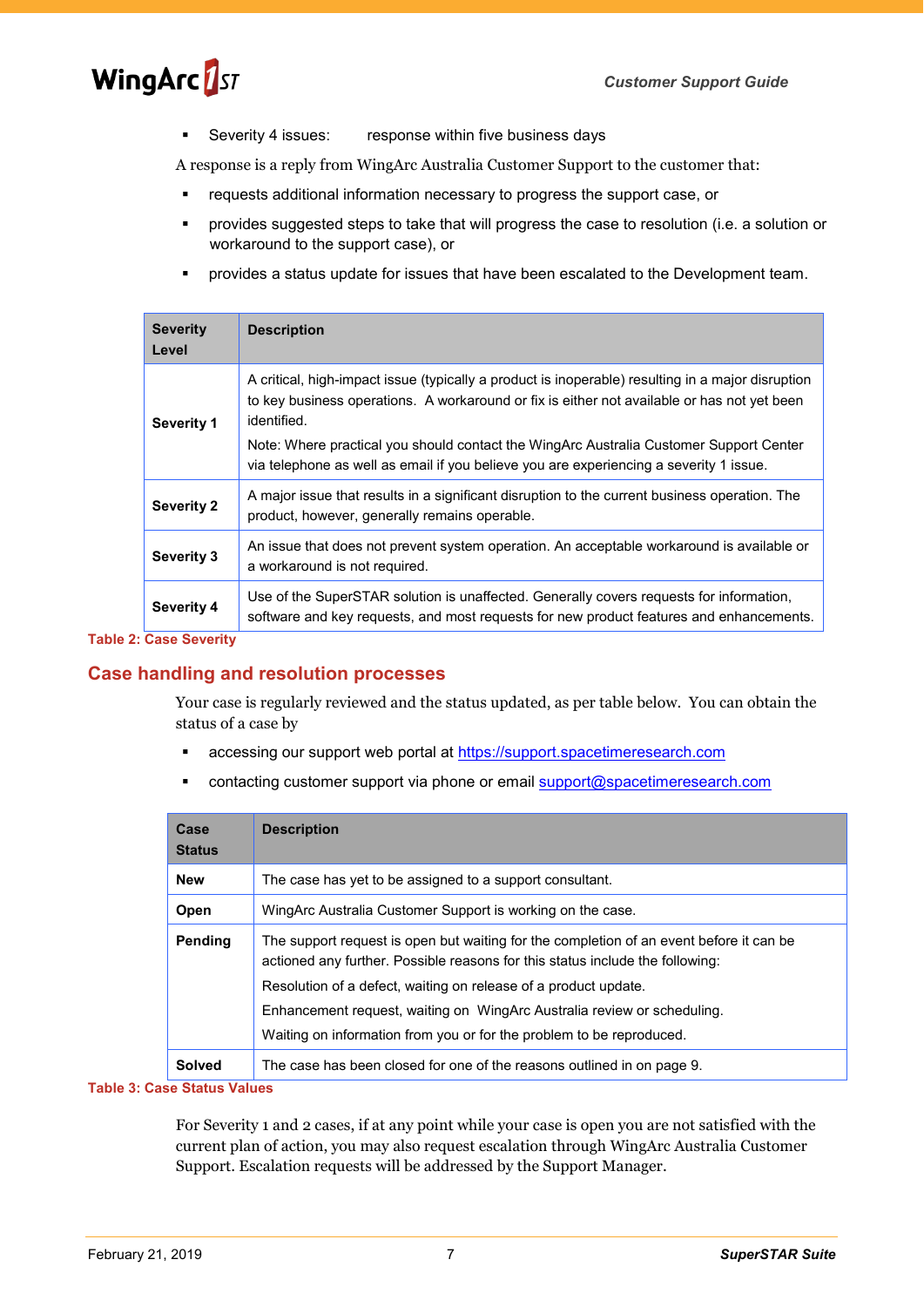

#### **Addressing software defects**

A software defect is a reproducible, persistent error that prevents a program from delivering documented functionality.

If you are reporting a potential product defect, the WingArc Australia support consultant will check to see if your problem has been reported previously and if a fix is available.

If it is not a known defect, the support consultant will attempt to replicate the issue. To assist in the replication of an issue, the consultant may request log files, error messages and data from you. They may also ask to access your system remotely, assuming it acceptable to you. Please also note that any generated dump files may contain confidential data depending on the situation that caused the issue. If these are required to diagnose an issue, the consultant can advise on the type of data that may be included and if there are steps that can be taken to eliminate it.

If a reported issue is found to be caused by a defect in a SuperSTAR product, the problem is escalated to Product Development for assessment and resolution. The goal for the resolution of product issues will generally depend on the severity level of that issue. The goals are described in the following table:

| <b>Priority</b>   | <b>Rectification Target</b>                                                                                                                                                                                                                                                                                         |  |
|-------------------|---------------------------------------------------------------------------------------------------------------------------------------------------------------------------------------------------------------------------------------------------------------------------------------------------------------------|--|
| <b>Severity 1</b> | A fix is typically supplied as a patch or update to the installed SuperSTAR version,<br>provided the release's Maintenance Support Period has not expired (see page 5)<br>and any specifically required versions of operating systems, databases, etc. are still<br>supported by the 3rd party product's vendor(s). |  |
| <b>Severity 2</b> | A fix is typically provided in the next scheduled Generally Available (GA) release.                                                                                                                                                                                                                                 |  |
| Severity 3        | The support consultant will advise you of the target release for resolution of the<br>software defect as soon as the release is identified by Product Development. In<br>some circumstances Severity 3 defects may not be addressed.                                                                                |  |

#### **Table 4: Software Defect Rectification Targets**

#### **Product enhancements**

All product enhancement requests are referred to a Product Change Board and assessed as to their broader customer benefit and alignment to the Product Roadmap. Whilst every product enhancement request is given serious consideration, it will be at WingArc Australia's sole discretion whether an enhancement request is scheduled.

#### **Remote diagnostics**

To make it easier and faster to investigate and resolve your issue, the support consultant may ask you to allow us to access your SuperSTAR environment using a remote support tool to:

- investigate and analyze problems you may be experiencing with WingArc Australia software.
- assist you with such problem diagnosis and/or resolution.
- explain and/or demonstrate how to use WingArc Australia software.

In this situation, the support consultant will discuss with you process and appropriate tools.

When this option is not feasible, our Customer Support Center will work with you to develop a synthetic database. This will allow you and WingArc Australia to investigate issues using a common data set.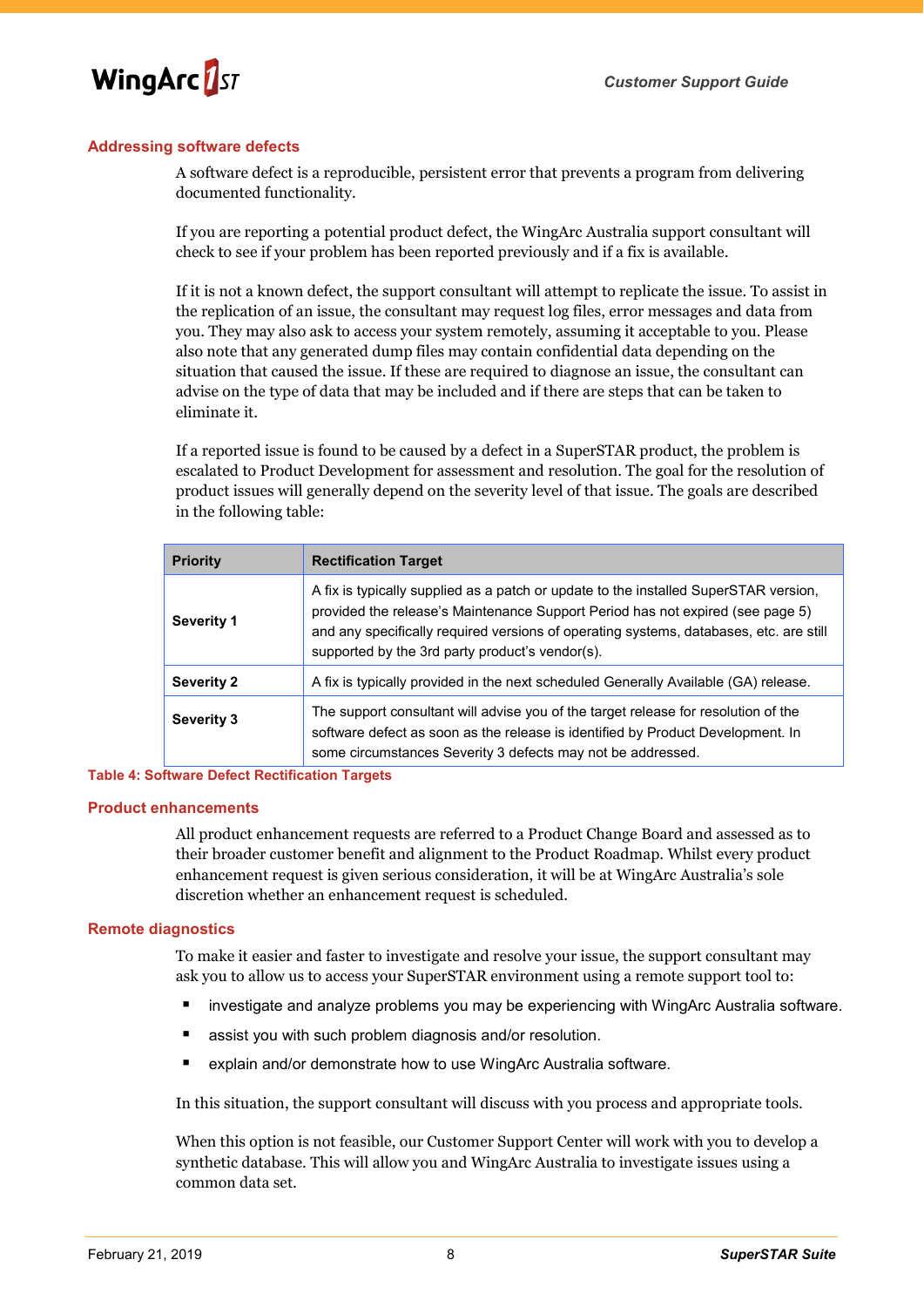

#### <span id="page-9-0"></span>**When is a case closed?**

A case is closed when one of the following situations occur:

- You advise that the issue is resolved or can be closed.
- A solution is provided by the support consultant. A solution may include the identification of an alternative approach, a configuration change, education about the product, or the provision of additional or updated software. Typically a support request addressed by the release of a product update or patch will be closed after the software has been made available to the customer. However, for Severity 1 issues the support request will be kept open until you agree that it can be closed.
- The cause of the problem is deemed to be unrelated to any deficiency in any **WingArc Australia** product or is related to custom code and applications.
	- o The cause relates to custom code and applications, which is only supported with add-on support services (refer page [11\)](#page-11-0).
	- o The resolution of the case can be provided only through a change to a WingArc Australia product but WingArc Australia determines, at its reasonable discretion, that such a change is not currently warranted.
	- $\circ$  The resolution to the case can only be provided by in-depth knowledge transfer that must be obtained by engaging WingArc Australia Professional Services.
	- $\circ$  The resolution to the case requires detailed installation and configuration support that must be obtained by engaging WingArc Australia Professional Services.
- If the support request has been left open for fourteen consecutive days awaiting a response or action from you.

#### **Case Status Report**

Upon request a monthly summary of all active support cases (Case Status Report) can be sent to the designated Support Contacts within your organization. WingArc Australia provides an optional Technical Account Management service for those customers requiring regular meetings to assess the status of support requests.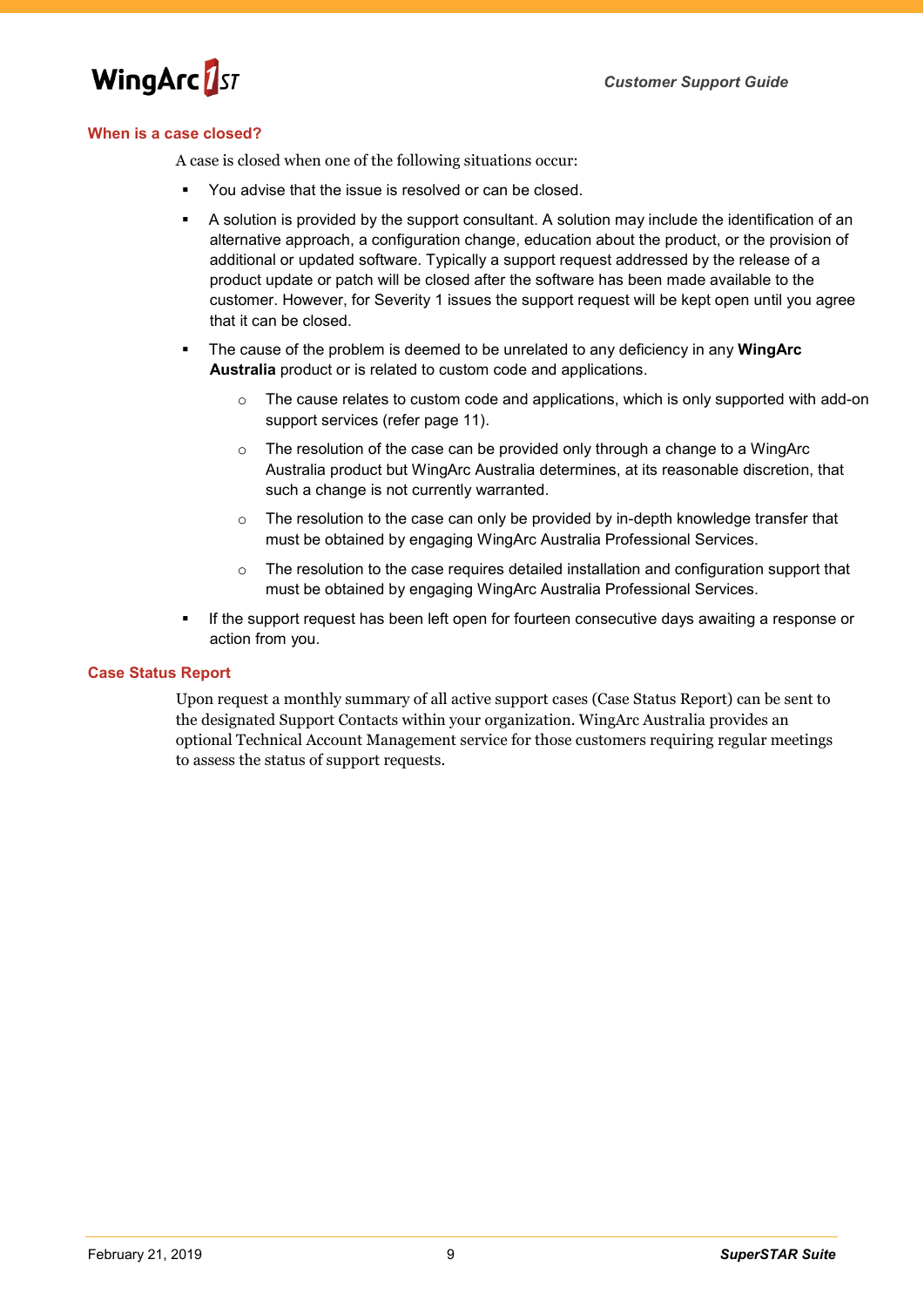

## **Online Customer Resources**

All customers who are eligible to receive support have access to our customer web resources at [support.spacetimeresearch.com.](https://support.spacetimeresearch.com/) If you are unaware of your username and password, email the WingArc Australia [Customer Support Centre](mailto:support@spacetimeresearch.com).

Some of the resources available to customers include:

| <b>Product</b><br><b>Information</b> | Latest Release<br>Summary<br>Compatibility | Overview of the new features and modifications provided<br>in the recent releases of SuperSTAR products.<br>Details on what platforms, web and application servers,<br>web browsers, Java releases, terminal services and |
|--------------------------------------|--------------------------------------------|---------------------------------------------------------------------------------------------------------------------------------------------------------------------------------------------------------------------------|
|                                      | Information                                | languages are supported by the different SuperSTAR<br>releases.                                                                                                                                                           |
| <b>Documentation</b>                 | Product<br>Documentation                   | Links to product documentation, such as user guides and<br>configuration guides, for the currently supported versions<br>of the SuperSTAR suite.                                                                          |
| <b>Technical</b><br><b>Support</b>   | <b>Support Offerings</b><br>and Procedures | Information on WingArc Australia's support offerings and<br>case management procedures.                                                                                                                                   |
|                                      | <b>Product Advisories</b>                  | Technical articles and bulletins relating to known issues,<br>and changes in product operation and support status.                                                                                                        |

**Table 5: SuperSTAR Documentation Overview**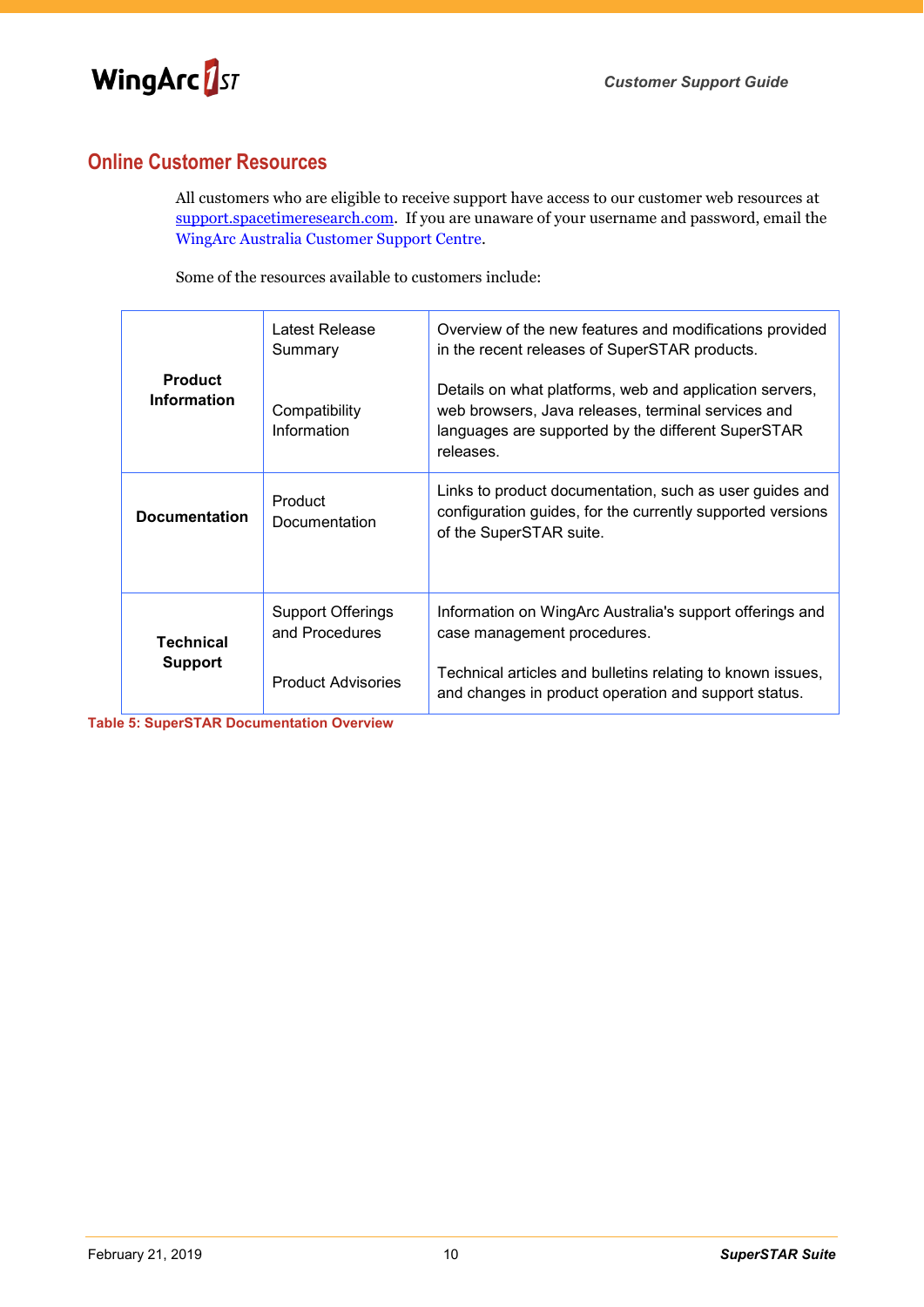

### **Product Maintenance**

As part of the standard WingArc Australia Customer Support Plan you are entitled to updates to licensed products and documentation[1](#page-11-1). All product and documentation updates can be obtained by contacting the [WingArc Australia Customer Support Center.](mailto:support@spacetimeresearch.com) Product documentation is also accessible at our [customer support portal.](https://support.spacetimeresearch.com/)

WingArc Australia may provide three types of software updates during the lifecycle of a product.

#### **New releases**

New releases provide new or improved functionality and rectify software defects. The announcement of a new release signifies the start of the version's support lifecycle. Refer to [Product Support Lifecycle](#page-5-1) on page [5.](#page-5-1) The environments supported by a new release will be documented in the compatibility information provided at the [customer support portal.](https://support.spacetimeresearch.com/)

#### **Maintenance releases**

Maintenance releases may be provided to address critical or major problems that have been identified in a product release. Maintenance releases may involve the complete release of all or some of the SuperSTAR products. On limited occasions a maintenance release may include functional enhancements.

#### **Patches**

On occasions a patch may be required in order to address a critical issue. A patch release is normally only sent to those customers who have reported the error that has been corrected. Unlike new releases and maintenance releases, patches undergo only targeted testing of the specific conditions. Patches are automatically rolled into the next product release or maintenance release.

#### **Product Advisory Notices**

From time to time Product Advisory Notices are published on the support website. Product advisory notices may be generated to advise you of the following:

- The end of maintenance support of a product, or version of a product.
- The end of technical support of a product, or version of a product.
- **The end of maintenance and technical support for an operating system version.**
- Issues of general importance that have been identified in a supported version of a SuperSTAR product.
- Changes in operation of a particular product feature.

On request, our Customer Support Center will alert you via email of any modification to the Product Advisory Notices.

## <span id="page-11-0"></span>**Optional Support Services**

The standard Customer Support Plan can be enhanced to meet your specific business needs through a number of support service options. Because your support needs may change over time, some of these options can be purchased at any time during the life of your support plan.

-

<span id="page-11-1"></span><sup>&</sup>lt;sup>1</sup> Some software license agreements may exclude software upgrades